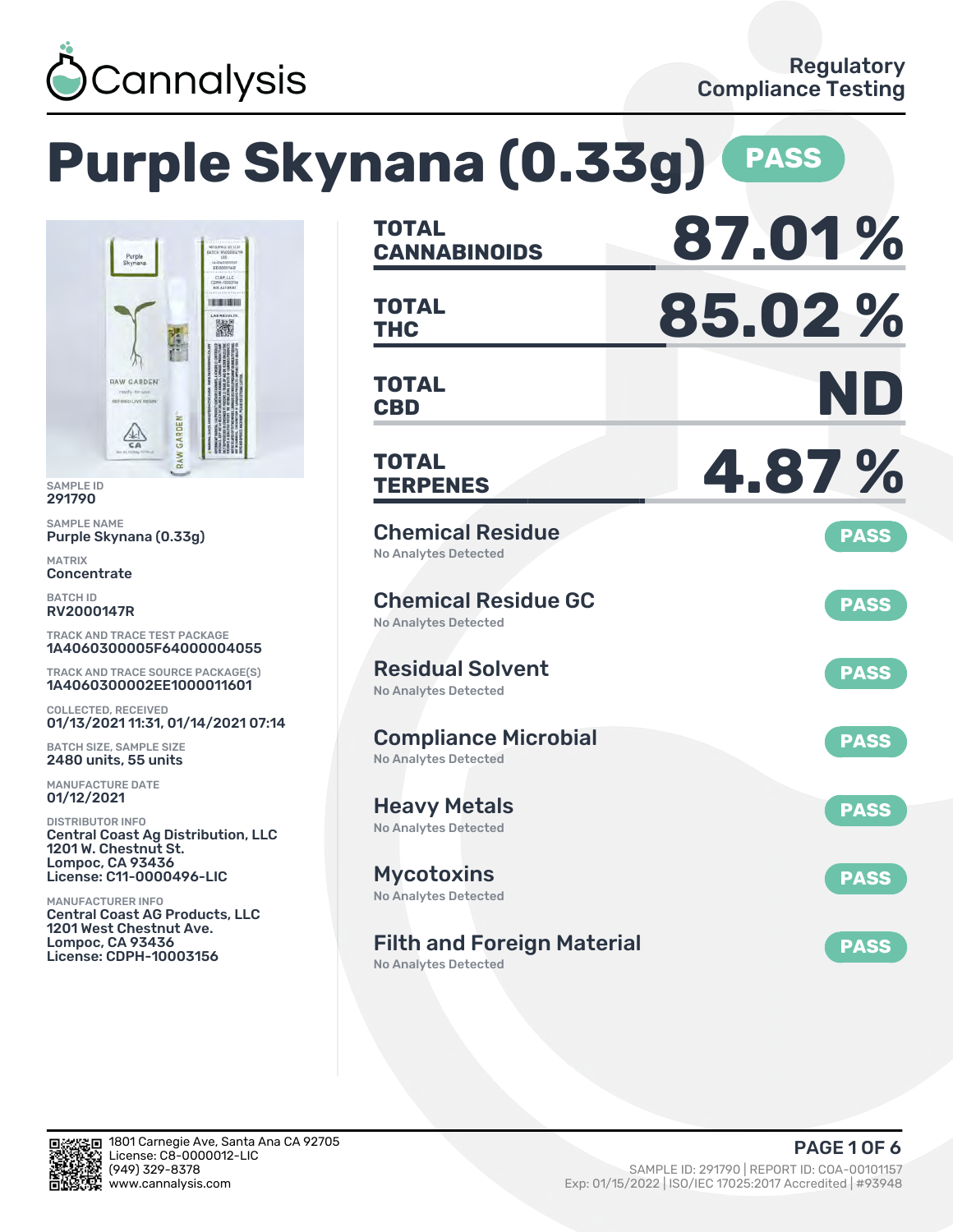

### CANNABINOID ANALYSIS

Total THC,CBD value(s) have been decarboxylated.

| TOTAL THC:          | 850.2 mg/g (85.02 %), 280.57 mg per package |
|---------------------|---------------------------------------------|
| TOTAL CBD:          | ND.                                         |
| TOTAL CANNABINOIDS: | 870.1 mg/g (87.01%)                         |

UNIT OF MEASUREMENT: Milligrams per Gram(mg/g)

| <b>ANALYTE</b>         | <b>RESULT</b>           | LOD    | <b>LLOO</b> | <b>ANALYTE</b>   | <b>RESULT</b>        | <b>LOD</b> | <b>LLOO</b> |
|------------------------|-------------------------|--------|-------------|------------------|----------------------|------------|-------------|
| THCa                   | ND                      | 0.2000 | 0.4000      | CBD <sub>v</sub> | ND                   | 0.2000     | 0.4000      |
| D9THC                  | 850.2 mg/g (85.02 %)    | 0.2000 | 0.4000      | CBGa             | ND.                  | 0.2000     | 0.4000      |
| D8THC                  | <b>ND</b>               | 0.2000 | 0.4000      | CBG              | 16.66 mg/g (1.666 %) | 0.2000     | 0.4000      |
| <b>THC<sub>v</sub></b> | $3.248$ mg/g (0.3248 %) | 0.2000 | 0.4000      | CBN              | ND                   | 0.2000     | 0.4000      |
| CBDa                   | <b>ND</b>               | 0.2000 | 0.4000      | CBC              | <b>ND</b>            | 0.2000     | 0.4000      |
| <b>CBD</b>             | <b>ND</b>               | 0.2000 | 0.4000      |                  |                      |            |             |

#### ADDITIONAL INFORMATION

| Method:              | SOP-TECH-001 | Sample Prepped: 01/14/2021 19:08  | Sample Approved: 01/15/2021 13:36  |  |
|----------------------|--------------|-----------------------------------|------------------------------------|--|
| Instrument: UPLC-DAD |              | Sample Analyzed: 01/14/2021 19:09 | Prep-Analytical Batch: 25604-20060 |  |



### TERPENE ANALYSIS

TOTAL TERPENES: 48.70 mg/g (4.870 %)

| UNIT OF MEASUREMENT: | Milligrams per Gram(mg/g)                     |        |                          |
|----------------------|-----------------------------------------------|--------|--------------------------|
| <b>ANALYTE</b>       | <b>RESULT</b>                                 | LOD    |                          |
| 3-Carene             | ND                                            | 0.5000 |                          |
| Alpha cedrene        | ND                                            | 0.5000 | $\cdot$                  |
| Alpha pinene         | 1.924 mg/g $(0.1924\%)$                       | 0.5000 | ł                        |
| Alpha terpineol      | <ll00< td=""><td>0.3300</td><td></td></ll00<> | 0.3300 |                          |
| Beta myrcene         | 19.24 mg/g (1.924 %)                          | 0.5000 | $\overline{\phantom{a}}$ |
| Borneol              | <b>ND</b>                                     | 0.5000 | $\cdot$                  |
| Camphor              | ND.                                           | 0.5000 | $\cdot$                  |
| Cedrol               | ND.                                           | 0.5000 | $\cdot$                  |
| Eucalyptol           | <b>ND</b>                                     | 0.5000 | $\cdot$                  |

| ANALYTE                                                                                                                                                 | <b>RESULT</b>                                                                                                                             | LOD    | <b>LLOQ</b> | <b>ANALYTE</b>         | <b>RESULT</b>                                      | <b>LOD</b> | <b>LLOQ</b> |
|---------------------------------------------------------------------------------------------------------------------------------------------------------|-------------------------------------------------------------------------------------------------------------------------------------------|--------|-------------|------------------------|----------------------------------------------------|------------|-------------|
| 3-Carene                                                                                                                                                | <b>ND</b>                                                                                                                                 | 0.5000 | 1.000       | Alpha bisabolol        | <b>ND</b>                                          | 0.5000     | 1.000       |
| Alpha cedrene                                                                                                                                           | <b>ND</b>                                                                                                                                 | 0.5000 | 1.000       | Alpha humulene         | <lloq< td=""><td>0.5000</td><td>1.000</td></lloq<> | 0.5000     | 1.000       |
| Alpha pinene                                                                                                                                            | 1.924 mg/g (0.1924 %)                                                                                                                     | 0.5000 | 1.000       | Alpha terpinene        | <b>ND</b>                                          | 0.5000     | 1.000       |
| Alpha terpineol                                                                                                                                         | <lloq< td=""><td>0.3300</td><td>0.6500</td><td>Beta caryophyllene</td><td>3.611 mg/g (0.3611 %)</td><td>0.5000</td><td>1.000</td></lloq<> | 0.3300 | 0.6500      | Beta caryophyllene     | 3.611 mg/g (0.3611 %)                              | 0.5000     | 1.000       |
| Beta myrcene                                                                                                                                            | 19.24 mg/g (1.924 %)                                                                                                                      | 0.5000 | 1.000       | Beta pinene            | 2.399 mg/g $(0.2399\%)$                            | 0.6100     | 1.210       |
| Borneol                                                                                                                                                 | ND                                                                                                                                        | 0.5000 | 1.000       | Camphene               | <b>ND</b>                                          | 0.5000     | 1.000       |
| Camphor                                                                                                                                                 | <b>ND</b>                                                                                                                                 | 0.5000 | 1.000       | Caryophyllene oxide ND |                                                    | 0.5000     | 1.000       |
| Cedrol                                                                                                                                                  | <b>ND</b>                                                                                                                                 | 0.5000 | 1.000       | Cis nerolidol          | <b>ND</b>                                          | 0.5000     | 1.000       |
| Eucalyptol                                                                                                                                              | <b>ND</b>                                                                                                                                 | 0.5000 | 1.000       | Fenchol                | <lloq< td=""><td>0.5000</td><td>1.000</td></lloq<> | 0.5000     | 1.000       |
| Fenchone                                                                                                                                                | <b>ND</b>                                                                                                                                 | 0.5000 | 1.000       | Gamma terpinene        | <b>ND</b>                                          | 0.5000     | 1.000       |
| Gamma terpineol                                                                                                                                         | <b>ND</b>                                                                                                                                 | 0.1000 | 0.2100      | Geranyl acetate        | <b>ND</b>                                          | 0.5000     | 1.000       |
| Guaiol                                                                                                                                                  | ND                                                                                                                                        | 0.5000 | 1.000       | Isoborneol             | <b>ND</b>                                          | 0.5000     | 1.000       |
| Isopulegol                                                                                                                                              | <b>ND</b>                                                                                                                                 | 0.5000 | 1.000       | Limonene               | 10.27 mg/g (1.027 %)                               | 0.5000     | 1.000       |
| Linalool                                                                                                                                                | 1.942 mg/g (0.1942 %)                                                                                                                     | 0.5000 | 1.000       | Menthol                | <b>ND</b>                                          | 0.5000     | 1.000       |
| Ocimene 1                                                                                                                                               | ND                                                                                                                                        | 0.1600 | 0.3100      | Ocimene 2              | 2.433 mg/g (0.2433 %)                              | 0.3500     | 0.6900      |
| P-cymene                                                                                                                                                | <b>ND</b>                                                                                                                                 | 0.5200 | 1.050       | P-mentha-1,5-diene ND  |                                                    | 0.5000     | 1.000       |
| Pulegone                                                                                                                                                | <b>ND</b>                                                                                                                                 | 0.5000 | 1.000       | Sabinene               | <b>ND</b>                                          | 0.5000     | 1.000       |
| Sabinene hydrate                                                                                                                                        | ND.                                                                                                                                       | 0.5000 | 1.000       | Terpinolene            | 6.880 mg/g $(0.6880\%)$                            | 0.5000     | 1.000       |
| Trans beta farnesene <ll00< td=""><td></td><td>0.5000</td><td>1.000</td><td>Trans nerolidol</td><td><b>ND</b></td><td>0.5000</td><td>1.000</td></ll00<> |                                                                                                                                           | 0.5000 | 1.000       | Trans nerolidol        | <b>ND</b>                                          | 0.5000     | 1.000       |
|                                                                                                                                                         |                                                                                                                                           |        |             |                        |                                                    |            |             |



Sabinene hydrate ND 0.5000 1.000 Trans beta farnesene<LLOQ 0.5000 1.000 Valencene ND 0.5000 1.000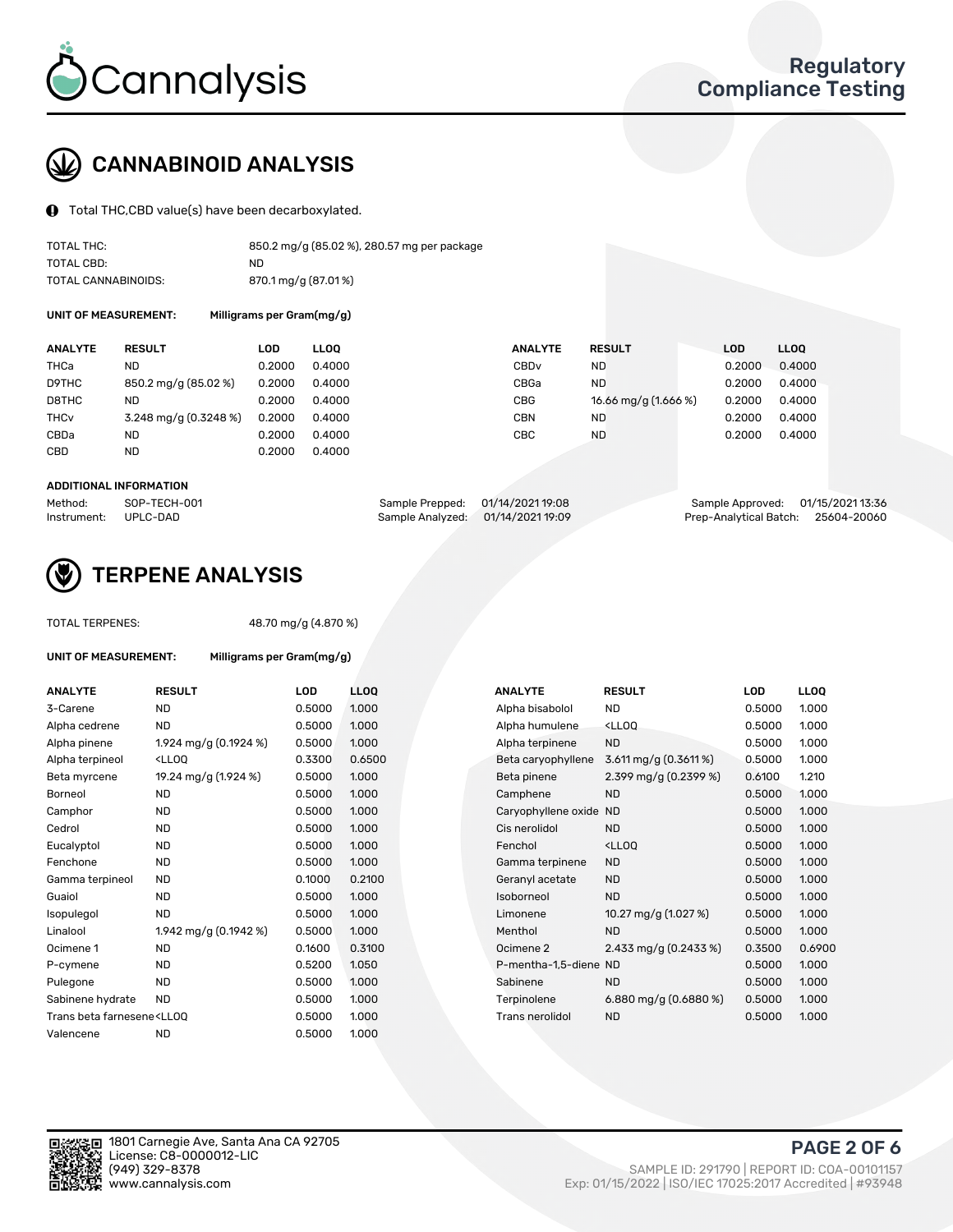

### Regulatory Compliance Testing

#### ADDITIONAL INFORMATION

Method: SOP-TECH-027 Sample Prepped: 01/14/2021 14:27 Sample Approved: 01/15/2021 11:39 Prep-Analytical Batch: 25576-20040



CHEMICAL RESIDUE ANALYSIS PASS

UNIT OF MEASUREMENT: Micrograms per Gram(ug/g)

| <b>ANALYTE</b>    | <b>RESULT</b> | LOD    | LLOQ   | <b>ACTION LEVEL</b> |      | <b>ANALYTE</b>      | <b>RESULT</b> | LOD    | <b>LLOQ</b> | <b>ACTION LEVEL</b> |      |
|-------------------|---------------|--------|--------|---------------------|------|---------------------|---------------|--------|-------------|---------------------|------|
| Abamectin         | <b>ND</b>     | 0.0200 | 0.0400 | 0.1000              | Pass | Acephate            | <b>ND</b>     | 0.0200 | 0.0400      | 0.1000              | Pass |
| Acequinocyl       | <b>ND</b>     | 0.0200 | 0.0400 | 0.1000              | Pass | Acetamiprid         | <b>ND</b>     | 0.0200 | 0.0400      | 0.1000              | Pass |
| Aldicarb          | <b>ND</b>     | 0.0200 | 0.0400 | 0.0                 | Pass | Azoxystrobin        | <b>ND</b>     | 0.0200 | 0.0400      | 0.1000              | Pass |
| Bifenazate        | <b>ND</b>     | 0.0200 | 0.0400 | 0.1000              | Pass | <b>Bifenthrin</b>   | <b>ND</b>     | 0.0200 | 0.0400      | 3.000               | Pass |
| <b>Boscalid</b>   | <b>ND</b>     | 0.0200 | 0.0400 | 0.1000              | Pass | Carbarvl            | <b>ND</b>     | 0.0200 | 0.0400      | 0.5000              | Pass |
| Carbofuran        | <b>ND</b>     | 0.0200 | 0.0400 | 0.0                 | Pass | Chlorantraniliprole | <b>ND</b>     | 0.0200 | 0.0400      | 10.00               | Pass |
| Clofentezine      | <b>ND</b>     | 0.0200 | 0.0400 | 0.1000              | Pass | Coumaphos           | <b>ND</b>     | 0.0200 | 0.0400      | 0.0                 | Pass |
| Cyfluthrin        | <b>ND</b>     | 0.4000 | 1.000  | 2.000               | Pass | Cypermethrin        | <b>ND</b>     | 0.4000 | 1.000       | 1.000               | Pass |
| Daminozide        | <b>ND</b>     | 0.0200 | 0.0400 | 0.0                 | Pass | Diazinon            | <b>ND</b>     | 0.0200 | 0.0400      | 0.1000              | Pass |
| <b>Dichlorvos</b> | <b>ND</b>     | 0.0200 | 0.0400 | 0.0                 | Pass | Dimethoate          | <b>ND</b>     | 0.0200 | 0.0400      | 0.0                 | Pass |
| Dimethomorph      | <b>ND</b>     | 0.0200 | 0.0400 | 2.000               | Pass | <b>Ethoprophos</b>  | <b>ND</b>     | 0.0200 | 0.0400      | 0.0                 | Pass |
| Etofenprox        | <b>ND</b>     | 0.0200 | 0.0400 | 0.0                 | Pass | Etoxazole           | <b>ND</b>     | 0.0200 | 0.0400      | 0.1000              | Pass |
| Fenhexamid        | <b>ND</b>     | 0.0200 | 0.0400 | 0.1000              | Pass | Fenoxycarb          | <b>ND</b>     | 0.0200 | 0.0400      | 0.0                 | Pass |
| Fenpyroximate     | <b>ND</b>     | 0.0200 | 0.0400 | 0.1000              | Pass | Fipronil            | <b>ND</b>     | 0.0400 | 0.1000      | 0.0                 | Pass |
| Flonicamid        | <b>ND</b>     | 0.0200 | 0.0400 | 0.1000              | Pass | Fludioxonil         | <b>ND</b>     | 0.0200 | 0.0400      | 0.1000              | Pass |
| Hexythiazox       | <b>ND</b>     | 0.0200 | 0.0400 | 0.1000              | Pass | Imazalil            | <b>ND</b>     | 0.0200 | 0.0400      | 0.0                 | Pass |
| Imidacloprid      | <b>ND</b>     | 0.0200 | 0.0400 | 5.000               | Pass | Kresoxim methyl     | <b>ND</b>     | 0.0200 | 0.0400      | 0.1000              | Pass |
| Malathion         | <b>ND</b>     | 0.0200 | 0.0400 | 0.5000              | Pass | Metalaxyl           | <b>ND</b>     | 0.0200 | 0.0400      | 2.000               | Pass |
| Methiocarb        | <b>ND</b>     | 0.0200 | 0.0400 | 0.0                 | Pass | Methomyl            | <b>ND</b>     | 0.0200 | 0.0400      | 1.000               | Pass |
| Mevinphos         | <b>ND</b>     | 0.0200 | 0.0400 | 0.0                 | Pass | Myclobutanil        | <b>ND</b>     | 0.0200 | 0.0400      | 0.1000              | Pass |
| Naled             | <b>ND</b>     | 0.0200 | 0.0400 | 0.1000              | Pass | Oxamyl              | <b>ND</b>     | 0.0200 | 0.0400      | 0.5000              | Pass |
| Paclobutrazol     | <b>ND</b>     | 0.0200 | 0.0400 | 0.0                 | Pass | Permethrins         | <b>ND</b>     | 0.0400 | 0.1000      | 0.5000              | Pass |
| Phosmet           | <b>ND</b>     | 0.0200 | 0.0400 | 0.1000              | Pass | Piperonyl butoxide  | <b>ND</b>     | 0.0200 | 0.0400      | 3.000               | Pass |
| Prallethrin       | <b>ND</b>     | 0.0200 | 0.0400 | 0.1000              | Pass | Propiconazole       | <b>ND</b>     | 0.0200 | 0.0400      | 0.1000              | Pass |
| Propoxur          | <b>ND</b>     | 0.0200 | 0.0400 | 0.0                 | Pass | Pyrethrins          | <b>ND</b>     | 0.0200 | 0.0400      | 0.5000              | Pass |
| Pyridaben         | <b>ND</b>     | 0.0200 | 0.0400 | 0.1000              | Pass | Spinetoram          | <b>ND</b>     | 0.0200 | 0.0400      | 0.1000              | Pass |
| Spinosad          | <b>ND</b>     | 0.0300 | 0.0700 | 0.1000              | Pass | Spiromesifen        | <b>ND</b>     | 0.0200 | 0.0400      | 0.1000              | Pass |
| Spirotetramat     | <b>ND</b>     | 0.0200 | 0.0400 | 0.1000              | Pass | Spiroxamine         | <b>ND</b>     | 0.0200 | 0.0400      | 0.0                 | Pass |
| Tebuconazole      | <b>ND</b>     | 0.0200 | 0.0400 | 0.1000              | Pass | Thiacloprid         | <b>ND</b>     | 0.0200 | 0.0400      | 0.0                 | Pass |
| Thiamethoxam      | <b>ND</b>     | 0.0200 | 0.0400 | 5.000               | Pass | Trifloxystrobin     | <b>ND</b>     | 0.0200 | 0.0400      | 0.1000              | Pass |

#### ADDITIONAL INFORMATION

Method: SOP-TECH-002 Sample Prepped: 01/14/2021 12:58 Sample Approved: 01/15/2021 19:35<br>Instrument: LC-MS/MS Sample Analyzed: 01/14/2021 13:49 Prep-Analytical Batch: 25574-20034 Prep-Analytical Batch: 25574-20034

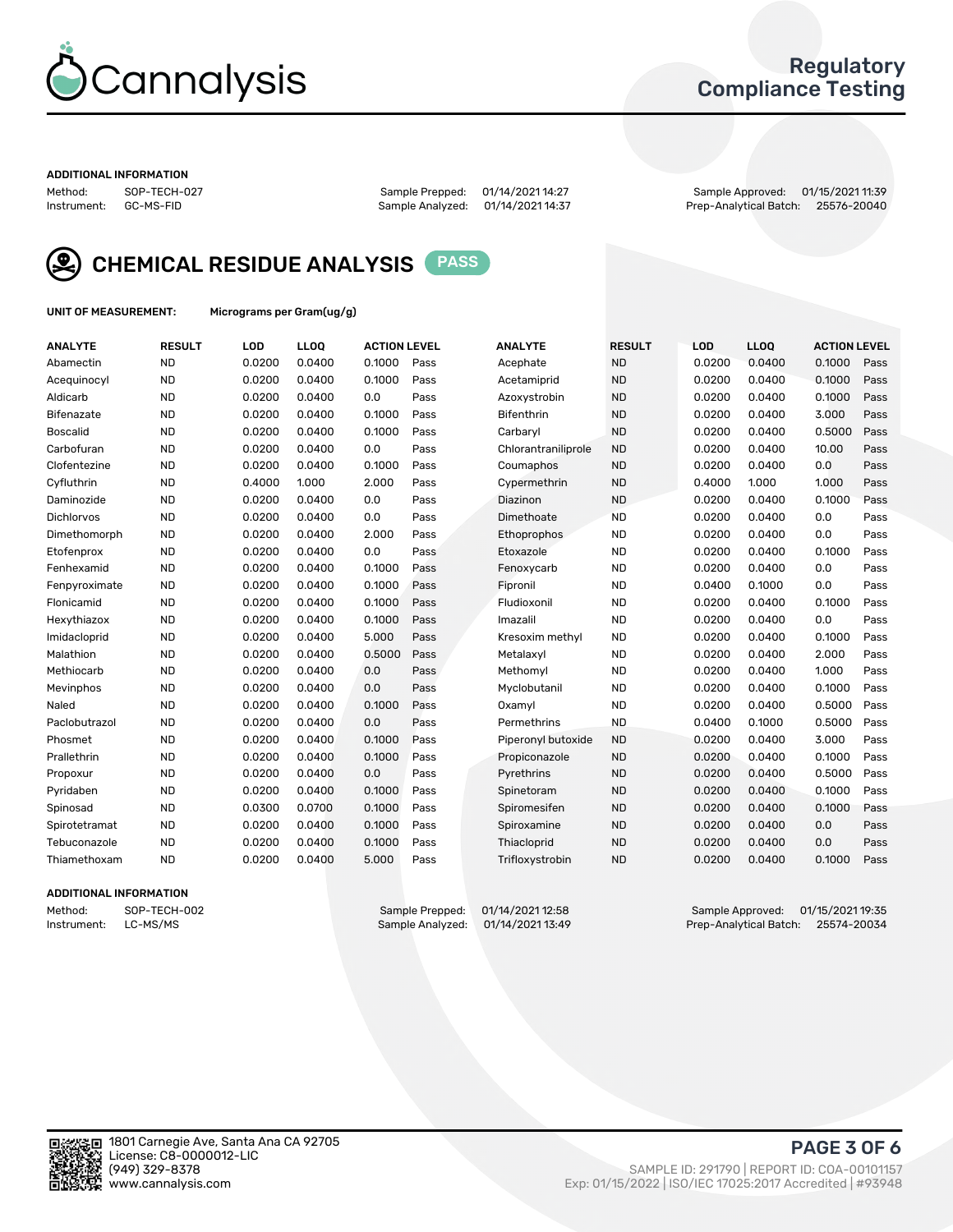

### CHEMICAL RESIDUE GC ANALYSIS PASS

| UNIT OF MEASUREMENT: |               | Micrograms per Gram(ug/g) |        |                     |      |                |               |        |             |                     |      |
|----------------------|---------------|---------------------------|--------|---------------------|------|----------------|---------------|--------|-------------|---------------------|------|
| <b>ANALYTE</b>       | <b>RESULT</b> | LOD                       | LLOO   | <b>ACTION LEVEL</b> |      | <b>ANALYTE</b> | <b>RESULT</b> | LOD    | <b>LLOO</b> | <b>ACTION LEVEL</b> |      |
| Captan               | <b>ND</b>     | 0.1000                    | 0.2000 | 0.7000              | Pass | Chlordane      | <b>ND</b>     | 0.0109 | 0.0136      | 0.0                 | Pass |
| Methyl parathion     | ND.           | 0.0400                    | 0.1000 | 0.0                 | Pass | <b>PCNB</b>    | <b>ND</b>     | 0.0200 | 0.0400      | 0.1000              | Pass |

| Chlorfenapyr | ND                     | 0.0800 | 0.1000 | 0.0 | Pass             | Chlorpvrifos     | <b>ND</b> | 0.1000<br>0.0800                   | 0.0              | Pass |
|--------------|------------------------|--------|--------|-----|------------------|------------------|-----------|------------------------------------|------------------|------|
|              | ADDITIONAL INFORMATION |        |        |     |                  |                  |           |                                    |                  |      |
| Method:      | SOP-TECH-010           |        |        |     | Sample Prepped:  | 01/14/2021 12:57 |           | Sample Approved:                   | 01/15/2021 14:05 |      |
| Instrument:  | GC-MS/MS               |        |        |     | Sample Analyzed: | 01/14/2021 13:49 |           | Prep-Analytical Batch: 25575-20035 |                  |      |

### RESIDUAL SOLVENT ANALYSIS PASS

UNIT OF MEASUREMENT: Micrograms per Gram(ug/g)

| <b>ANALYTE</b>       | <b>RESULT</b> | <b>LOD</b> | <b>LLOO</b> | <b>ACTION LEVEL</b> |      | <b>ANALYTE</b>           | <b>RESULT</b> | <b>LOD</b> | LLOO  | <b>ACTION LEVEL</b> |      |
|----------------------|---------------|------------|-------------|---------------------|------|--------------------------|---------------|------------|-------|---------------------|------|
| Acetone              | <b>ND</b>     | 5.000      | 250.0       | 5000                | Pass | Acetonitrile             | <b>ND</b>     | 5.000      | 50.00 | 410.0               | Pass |
| Benzene              | <b>ND</b>     | 0.5000     | 1.000       | 1.000               | Pass | <b>Butane</b>            | <b>ND</b>     | 76.80      | 96.00 | 5000                | Pass |
| Chloroform           | <b>ND</b>     | 0.5000     | 1.000       | 1.000               | Pass | Ethanol                  | <b>ND</b>     | 10.00      | 50.00 | 5000                | Pass |
| <b>Ethyl Acetate</b> | <b>ND</b>     | 5.000      | 50.00       | 5000                | Pass | <b>Ethyl Ether</b>       | <b>ND</b>     | 25.00      | 50.00 | 5000                | Pass |
| Ethylene oxide       | <b>ND</b>     | 0.5000     | 1.000       | 1.000               | Pass | Heptane                  | <b>ND</b>     | 1.000      | 5.000 | 5000                | Pass |
| Hexane               | <b>ND</b>     | 0.5000     | 5.000       | 290.0               | Pass | <b>Isopropyl Alcohol</b> | <b>ND</b>     | 5.000      | 50.00 | 5000                | Pass |
| Methanol             | <b>ND</b>     | 10.00      | 50.00       | 3000                | Pass | Methylene chloride       | <b>ND</b>     | 0.5000     | 1.000 | 1.000               | Pass |
| Pentane              | <b>ND</b>     | 1.000      | 50.00       | 5000                | Pass | Propane                  | <b>ND</b>     | 16.00      | 20.00 | 5000                | Pass |
| Toluene              | <b>ND</b>     | 0.5000     | 1.000       | 890.0               | Pass | Xvlenes                  | <b>ND</b>     | 6.000      | 100.0 | 2170                | Pass |
| Trichloroethylene    | <b>ND</b>     | 0.2500     | 1.000       | 1.000               | Pass | 1.2-Dichloroethane       | <b>ND</b>     | 0.5000     | 1.000 | 1.000               | Pass |

#### ADDITIONAL INFORMATION

Method: SOP-TECH-021 Sample Prepped: 01/14/2021 15:49 Sample Approved: 01/15/2021 12:36<br>Instrument: HS-GC-MS/FID Sample Analyzed: 01/14/2021 15:49 Prep-Analytical Batch: 25569-20048 Prep-Analytical Batch: 25569-20048



UNIT OF MEASUREMENT: Cycle Threshold (Ct)

| <b>ANALYTE</b>                        | <b>RESULT</b> | LOD   | <b>LLOO</b> |     | <b>ACTION LEVEL</b> | <b>ANALYTE</b>   | <b>RESULT</b> | <b>LOD</b> | <b>LLOO</b>      |                  | <b>ACTION LEVEL</b> |
|---------------------------------------|---------------|-------|-------------|-----|---------------------|------------------|---------------|------------|------------------|------------------|---------------------|
| A.fumigatus                           | <b>ND</b>     | 33.00 | 0.0         | 0.0 | Pass                | A. flavus        | <b>ND</b>     | 33.00      | 0.0              | 0.0              | Pass                |
| A. niger                              | <b>ND</b>     | 33.00 | 0.0         | 0.0 | Pass                | A. terreus       | <b>ND</b>     | 33.00      | 0.0              | 0.0              | Pass                |
| <b>STEC</b>                           | <b>ND</b>     | 33.00 | 0.0         | 0.0 | Pass                | Salmonella spp   | <b>ND</b>     | 33.00      | 0.0              | 0.0              | Pass                |
|                                       |               |       |             |     |                     |                  |               |            |                  |                  |                     |
| ADDITIONAL INFORMATION                |               |       |             |     |                     |                  |               |            |                  |                  |                     |
| SOP-TECH-016, SOP-TECH-022<br>Method: |               |       |             |     | Sample Prepped:     | 01/15/2021 06:10 |               |            | Sample Approved: | 01/15/2021 12:24 |                     |

Instrument: qPCR Sample Analyzed: 01/15/2021 06:21 Prep-Analytical Batch: 25599-20062

PAGE 4 OF 6

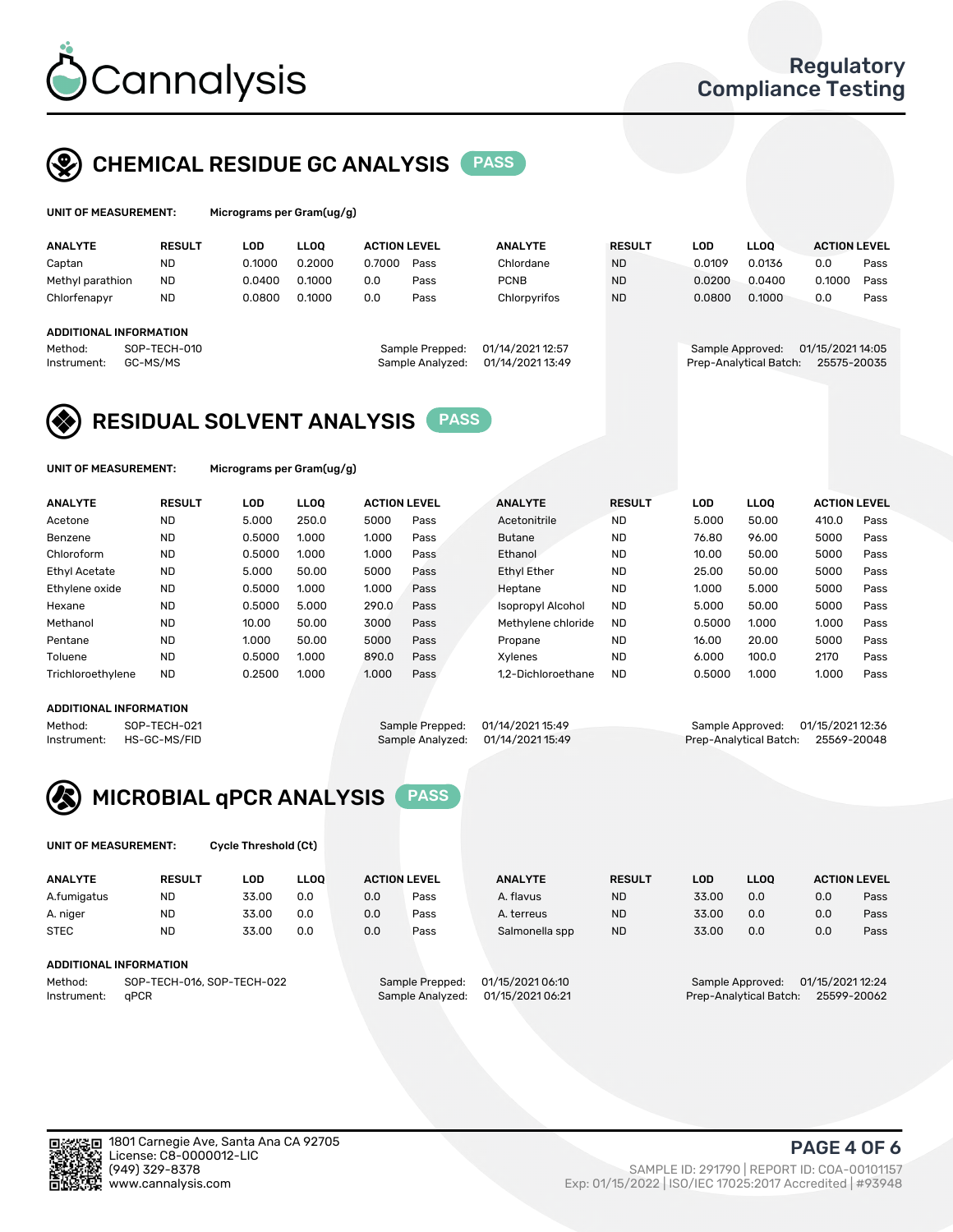



| <b>UNIT OF MEASUREMENT:</b> |               | Micrograms per Gram(ug/g) |             |                     |                |               |        |             |                     |      |
|-----------------------------|---------------|---------------------------|-------------|---------------------|----------------|---------------|--------|-------------|---------------------|------|
| <b>ANALYTE</b>              | <b>RESULT</b> | LOD                       | <b>LLOO</b> | <b>ACTION LEVEL</b> | <b>ANALYTE</b> | <b>RESULT</b> | LOD    | <b>LLOO</b> | <b>ACTION LEVEL</b> |      |
| Arsenic                     | <b>ND</b>     | 0.0200                    | 0.0500      | 0.2000 Pass         | Cadmium        | <b>ND</b>     | 0.0050 | 0.0500      | 0.2000              | Pass |
| Lead                        | <b>ND</b>     | 0.0100                    | 0.0500      | 0.5000 Pass         | Mercury        | <b>ND</b>     | 0.0030 | 0.0500      | 0.1000              | Pass |
| ADDITIONAL INFORMATION      |               |                           |             |                     |                |               |        |             |                     |      |

Method: SOP-TECH-013 Sample Prepped: 01/14/2021 14:11 Sample Approved: 01/15/2021 16:14 Instrument: ICP-MS Sample Analyzed: 01/15/2021 09:58 Prep-Analytical Batch: 25580-20066

MYCOTOXINS ANALYSIS PASS

T: Micrograms per Kilogram(ug/kg)

| <b>ANALYTE</b>          | <b>RESULT</b> | LOD   | <b>LLOO</b> | <b>ACTION LEVEL</b> |      | <b>ANALYTE</b> | <b>RESULT</b> | LOD   | <b>LLOO</b> |       | <b>ACTION LEVEL</b> |
|-------------------------|---------------|-------|-------------|---------------------|------|----------------|---------------|-------|-------------|-------|---------------------|
| Aflatoxin B1            | <b>ND</b>     | 1.000 | 2.000       |                     | N/A  | Aflatoxin B2   | <b>ND</b>     | 2.000 | 5.000       |       | N/A                 |
| Aflatoxin G1            | <b>ND</b>     | 2.000 | 5.000       |                     | N/A  | Aflatoxin G2   | <b>ND</b>     | 2.000 | 5.000       |       | N/A                 |
| <b>Total Aflatoxins</b> | <b>ND</b>     | 10.00 | 14.00       | 20.00               | Pass | Ochratoxin A   | <b>ND</b>     | 1.000 | 2.000       | 20.00 | Pass                |
|                         |               |       |             |                     |      |                |               |       |             |       |                     |

#### ADDITIONAL INFORMATION

Method: SOP-TECH-020 Sample Prepped: 01/14/2021 14:56 Sample Approved: 01/15/2021 15:47 Instrument: LC-MS/MS Sample Analyzed: 01/14/2021 15:05 Prep-Analytical Batch: 25581-20045

## FILTH & FOREIGN MATERIAL ANALYSIS PASS

UNIT OF MEASUREMENT: Filth and Foreign Matter (%, #/3g)

| <b>ANALYTE</b>                                              | <b>RESULT</b> | LOD | <b>LLOO</b> | <b>ACTION LEVEL</b>                                                         |      | <b>ANALYTE</b> | <b>RESULT</b> | LOD | <b>LLOO</b>                                                                   | <b>ACTION LEVEL</b> |      |  |  |
|-------------------------------------------------------------|---------------|-----|-------------|-----------------------------------------------------------------------------|------|----------------|---------------|-----|-------------------------------------------------------------------------------|---------------------|------|--|--|
| IF RH ME                                                    | <b>ND</b>     | 0.0 | 0.0         | 1.000                                                                       | Pass | <b>IFM</b>     | <b>ND</b>     | 0.0 | 0.0                                                                           | 25.00               | Pass |  |  |
| Mold                                                        | <b>ND</b>     | 0.0 | 0.0         | 25.00                                                                       | Pass | <b>SSCD</b>    | <b>ND</b>     | 0.0 | 0.0                                                                           | 25.00               | Pass |  |  |
| ADDITIONAL INFORMATION                                      |               |     |             |                                                                             |      |                |               |     |                                                                               |                     |      |  |  |
| Method:<br>SOP-TECH-009<br>Instrument:<br>Visual Inspection |               |     |             | 01/14/2021 13:28<br>Sample Prepped:<br>01/14/2021 13:29<br>Sample Analyzed: |      |                |               |     | 01/14/2021 13:43<br>Sample Approved:<br>Prep-Analytical Batch:<br>25579-20033 |                     |      |  |  |